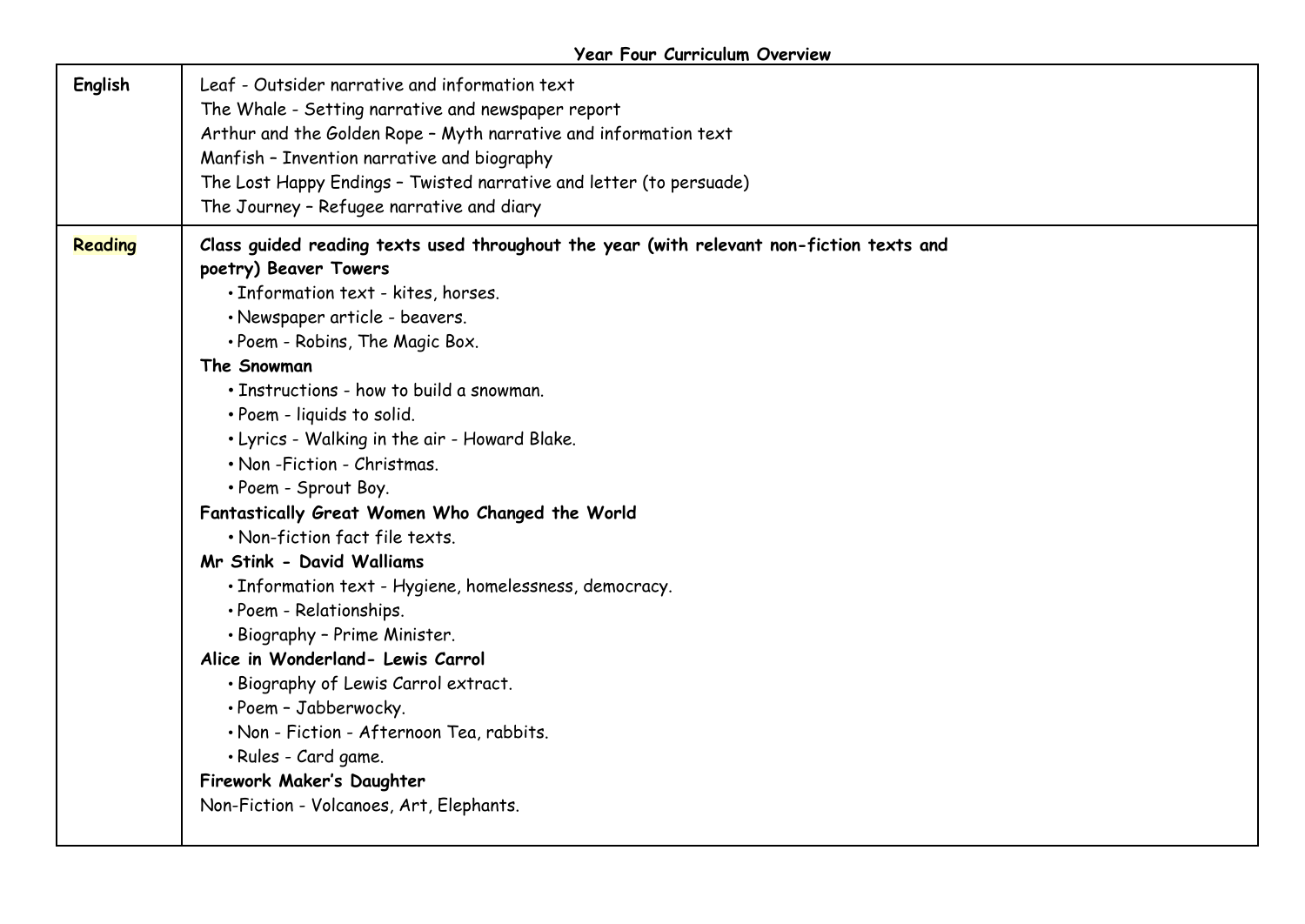| Maths | Place Value - 4 digit numbers     |
|-------|-----------------------------------|
|       | Addition and Subtraction          |
|       | Measure - perimeter               |
|       | Multiplication and Division       |
|       | Measure - area                    |
|       | Fractions                         |
|       | Decimals                          |
|       | Money                             |
|       | Time                              |
|       | Statistics                        |
|       | Geometry - angles and 2D shapes   |
|       | Geometry - position and direction |

Curriculum

| <b>Term</b>     | <b>Religious Education</b>         | <b>RSHE</b>                   | <b>Science and</b><br><b>Technology</b> | <b>Humanities</b>                | <b>Creative Arts</b>                                      | <b>Physical Education</b>   |
|-----------------|------------------------------------|-------------------------------|-----------------------------------------|----------------------------------|-----------------------------------------------------------|-----------------------------|
| <b>Autumn 1</b> | Topic 1: People<br>Topic 2: Called | VIP's<br>Social and Emotional | Scientist study:<br>Physical            | History: Ancient<br>Greece       | Art: Every<br>picture tells a<br>story -                  | PE: Gymnastics<br>PE: Rugby |
|                 |                                    |                               | Computing: Coding                       | Spanish:<br>Presenting<br>Myself | analysing<br>famous<br>artists work<br>Music: Water Music |                             |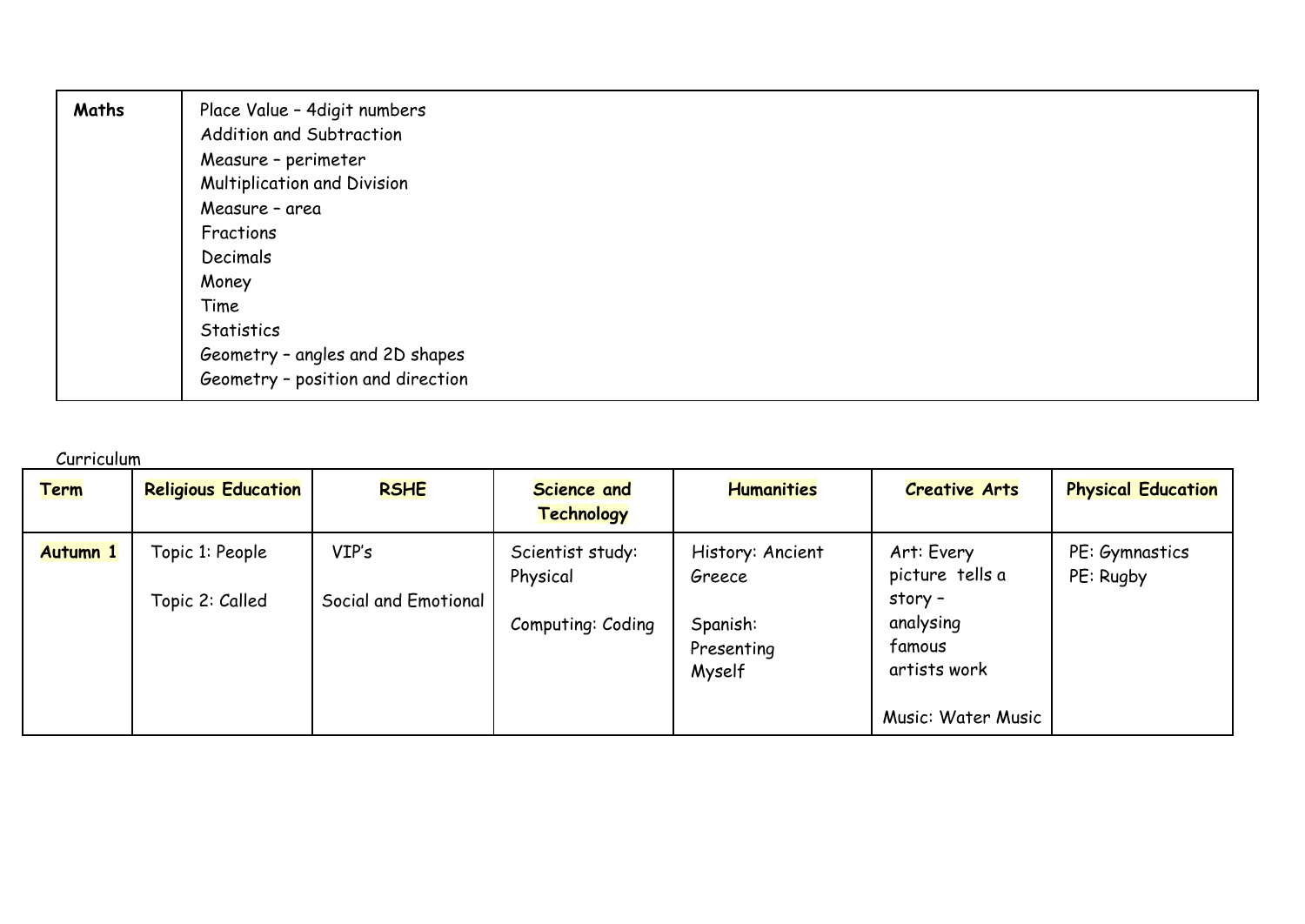| <b>Autumn 2</b> | Topic 3: Gift<br>Other Faiths:<br>Judaism                 | VIP's<br>Social and Emotional        | Science:<br>Animals<br>including<br>humans<br>DT: Textiles<br>making 2d to a<br>3d shape<br>Computing: CLC<br>Coding                       | Geography:<br>Mountains, Rivers<br>and the water cycle<br>and their wider<br>effects<br>Spanish:<br>Presenting<br>Myself |                                                                           | PE: Hockey<br>PE: Rebound Dance                       |
|-----------------|-----------------------------------------------------------|--------------------------------------|--------------------------------------------------------------------------------------------------------------------------------------------|--------------------------------------------------------------------------------------------------------------------------|---------------------------------------------------------------------------|-------------------------------------------------------|
| <b>Spring 1</b> | Topic 4:<br>Community<br>Topic 5: Giving<br>and Receiving | Respecting<br>Rights Physical        | Science: Sound<br>Computing: Fake<br>or real-making<br>videos                                                                              | History:<br>Romanisation<br>Spanish: Family                                                                              | Music: Ukulele<br>Art: Formal<br>elements of Art<br>Texture and<br>patter | PE: Netball                                           |
| <b>Spring 2</b> | Topic 6: Self<br>Discipline                               | Respecting<br><b>Rights Physical</b> | Science: Living<br>things and their<br>habitats<br>Computing: Fake<br>or real-making<br>videos.<br>DT: Food<br>technology making<br>salads | Geography: Map<br>Skills Spanish:<br>Family                                                                              |                                                                           | PE: Indoor<br>athletics PE:<br>Tennis<br>PE: Swimming |